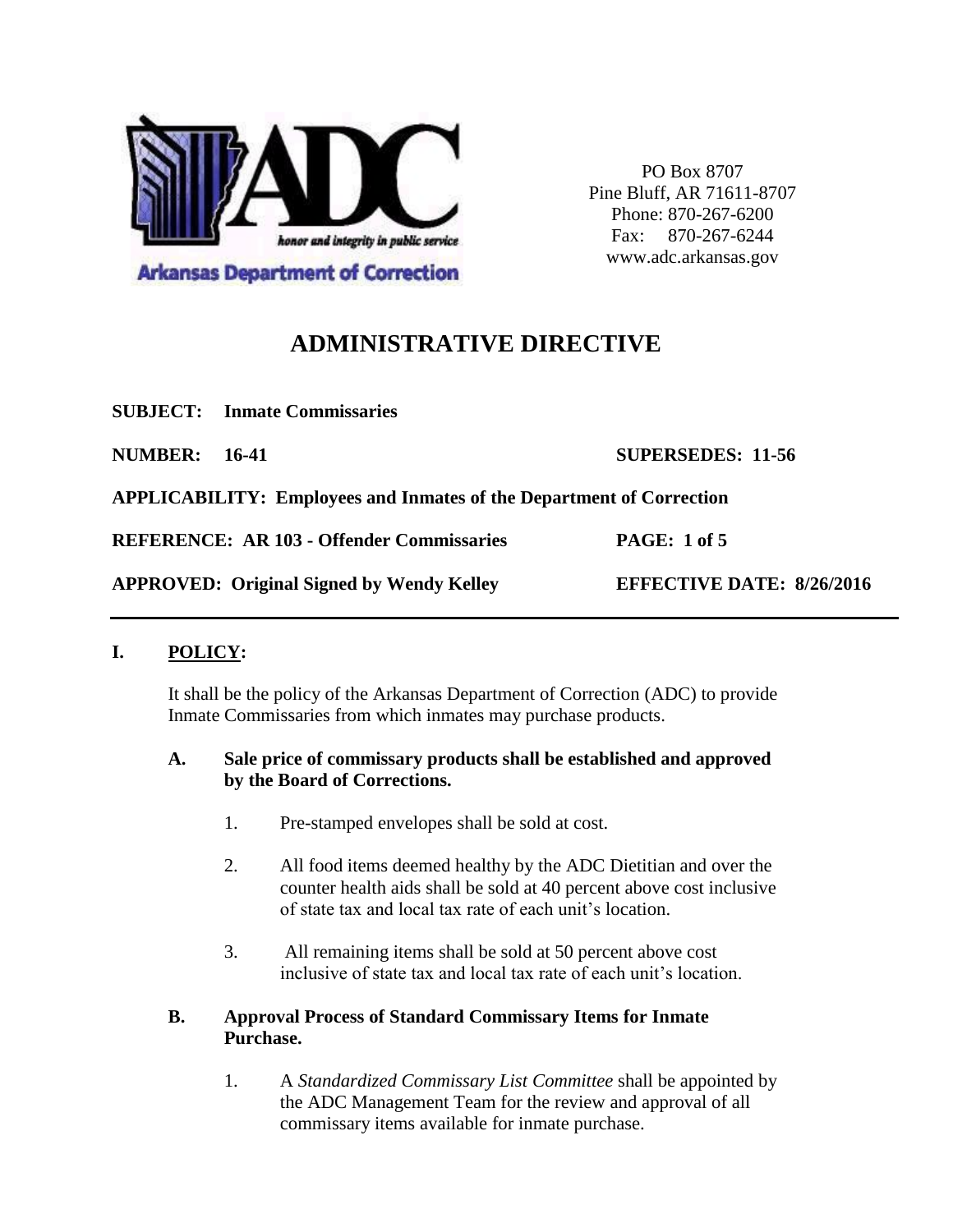- 2. The appointed committee shall include no less than nine (9) members to include the following persons:
	- a. Warden of Cummins Unit
	- b. Warden of Varner Unit
	- c. Warden of East Arkansas Unit
	- d. Warden of Wrightsville Unit
	- e. Warden of a work release unit
	- f. Medical Administrator or designee
	- g. Budget Administrator
	- h. Chief of Security (unit to be determined by Director)
	- i. Drug Coordinator
- 3. The Budget Administrator shall be the Coordinator of the Commissary Committee.
- 4. Any unit with need for a new item to be considered for approval for inmate purchase shall request the unit's Business Manager to locate the product and a vendor to supply the product.
	- a. The unit Business Manager shall present the product to the unit Warden for his/her review.
	- b. If the Warden determines there is a need for the new item, the Warden shall advise the Business Manager to contact the Coordinator to schedule the committee's review of the item.
	- c The Coordinator or other committee member shall present the item(s) that have been reviewed and approved to the Institutional staff meeting for final approval of required administrative staff.
	- d. The Coordinator shall advise inmate banking of items approved at the Institutional staff meeting.
	- e. Inmate Banking shall add the item to the commissary item file and advise all unit Business Managers and Commissary Supervisors of the approved item(s).
- 5. The Commissary Committee members shall review on a quarterly basis all products, packaging and containers sold within the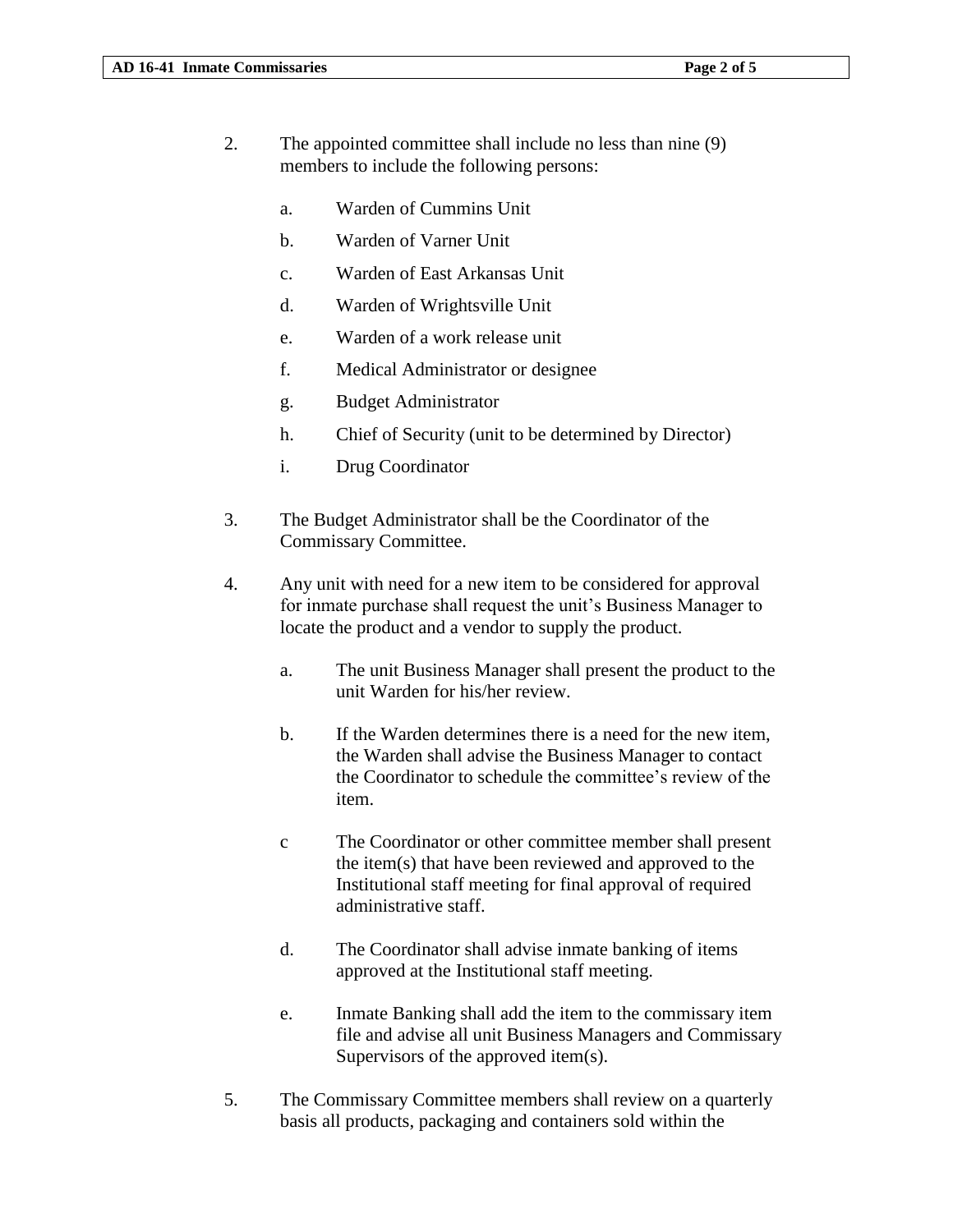commissaries to ensure safety and security of the facilities and staff is maintained.

6. Items sold in institutions housing work release inmates specifically approved for sale to work release inmates will be considered contraband on the date the inmate no longer qualifies for work release programs. These items MUST be disposed of prior to transfer and in accordance with unit policy. The receiving unit will notify their Assistant/Deputy Director upon transfer of the inmate, when these items are found in the inmate's property.

A list of approved items for sale to work release inmates shall be maintained by the Budget Administrator or Commissary Coordinator and provided to each unit Business Manager.

- **C. ACA 12-29-107 authorizes establishment of an Inmate Welfare Fund. Amounts held as inmate welfare funds, or received as inmate welfare funds through contributions, profit from sale of products to inmates or otherwise, shall be held as a special fund to be administered and used by the Director for the general benefit of the inmates under rules and regulations as established by the Board of Corrections.**
	- 1. Through regulation and past usage of proceeds of the fund, expenditures shall be limited to items of mutual benefit for all inmates and operating expenses of the fund required to support the inmate commissary operations and inmate banking. Consequently, expenditures for non-recreational construction, repairs or maintenance of structures and buildings are the responsibility of the state, and shall be paid from other fund sources, except that repairs or maintenance resulting from deliberate destruction or damage caused by inmates may be paid from the Inmate Welfare Fund after proper investigation and approval of investigative finding by the Director.
	- 2. Expenditures from the Inmate Welfare Fund require approval as follows:
		- a. Board approval for amounts of \$10,000 and greater;
		- b. Director approval for amounts of \$1,000 to \$9,999;
		- c. Administrative Services Assistant/Deputy Director approval for amounts of \$1,000 or less; and
		- d. Expenditure(s) for procurement of inmate commissary resale items is exempt from the above approval process.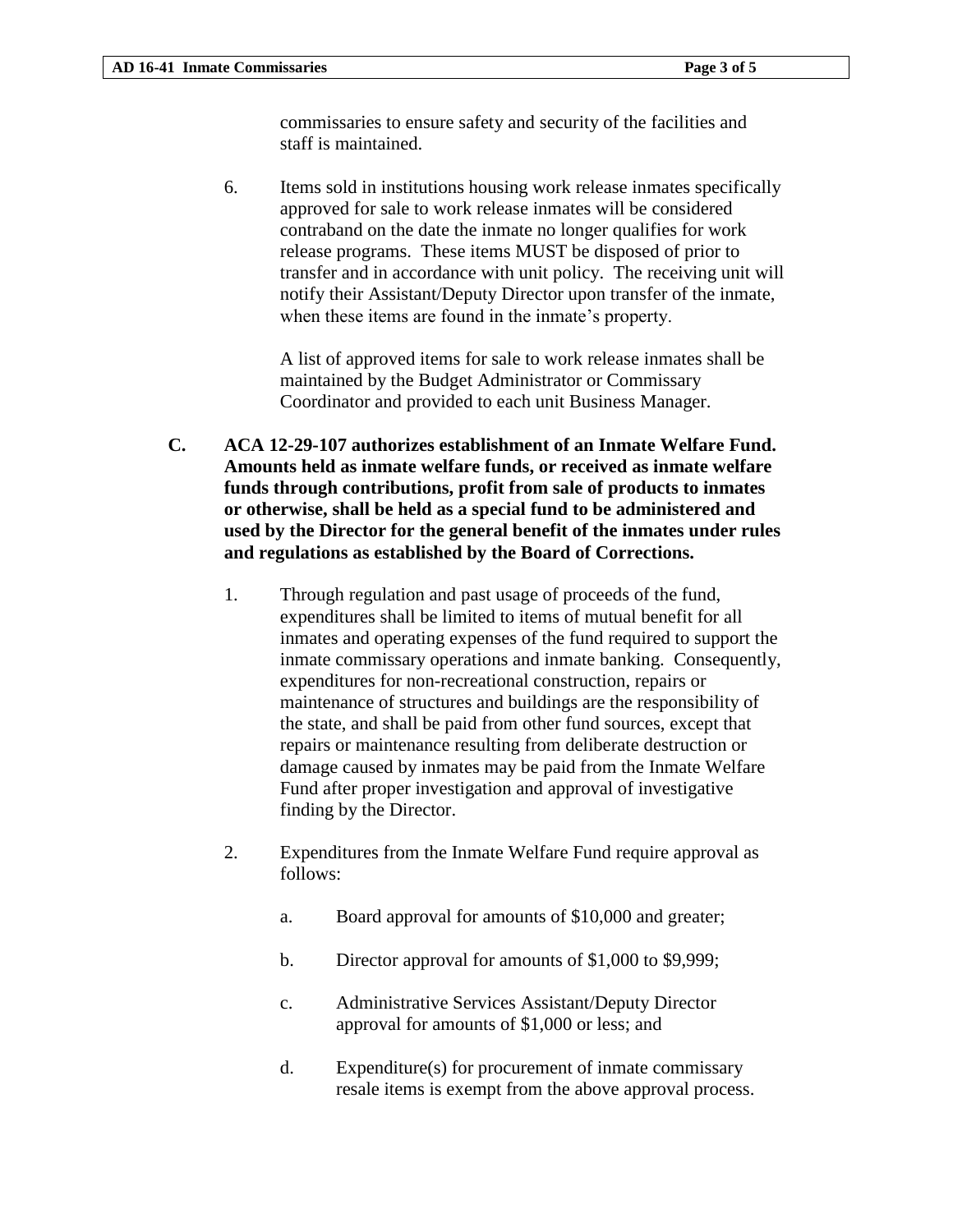#### **II. PROCEDURES:**

#### **A. Inmate Commissaries**

- 1. Access to stores shall be restricted to authorized employees and inmates.
- 2. Keys to stores shall be restricted to the store manager and employee(s) whose primary duty assignment is the store, and a single key for the Warden (each of these is an authorized employee for purposes of store entry). Ordinarily, entry to the store is only to be made when there is an authorized employee present in the store. In the event of an emergency that requires entry to the store when there is not an authorized employee present, a log shall be maintained in the store to document the entry, i.e., reflecting date and time of entry, person(s), and purpose of the entry.
- 3. An employee of the store shall be continuously present in the store at all times when the store is not locked. Otherwise, the store shall be locked at all times to prevent unauthorized entry.
- 4. An employee whose primary duty assignment is the store shall continuously supervise inmate workers authorized to work in the store. Commissaries should be operated with the minimum number of inmates.
- 5. An employee whose primary duty assignment is the store will ordinarily receive all merchandise for the store. If other employees whose primary duty assignment is not the store are to be permitted to receive merchandise for the store, the Warden is to identify such employees in writing and post same in the store. All receiving documents for merchandise are to be manually signed by an employee authorized to receive merchandise for the store.
- 6. Physical inventory of store merchandise will be conducted for each Unit's Commissary Month-End Report on the last working day of each month, unless otherwise notified by Centralized Inmate Banking; Accounting Control; or Internal Auditor. Other physical inventories will be conducted in accordance with instructions of the Internal Auditor or Legislative Auditors.
- 7. Consignment of store merchandise to other than satellite stores is strictly prohibited. The Warden and Internal Auditor must approve establishment and location of satellite stores.
- 8. Sale of store merchandise will be to inmates only and credit shall not be extended.